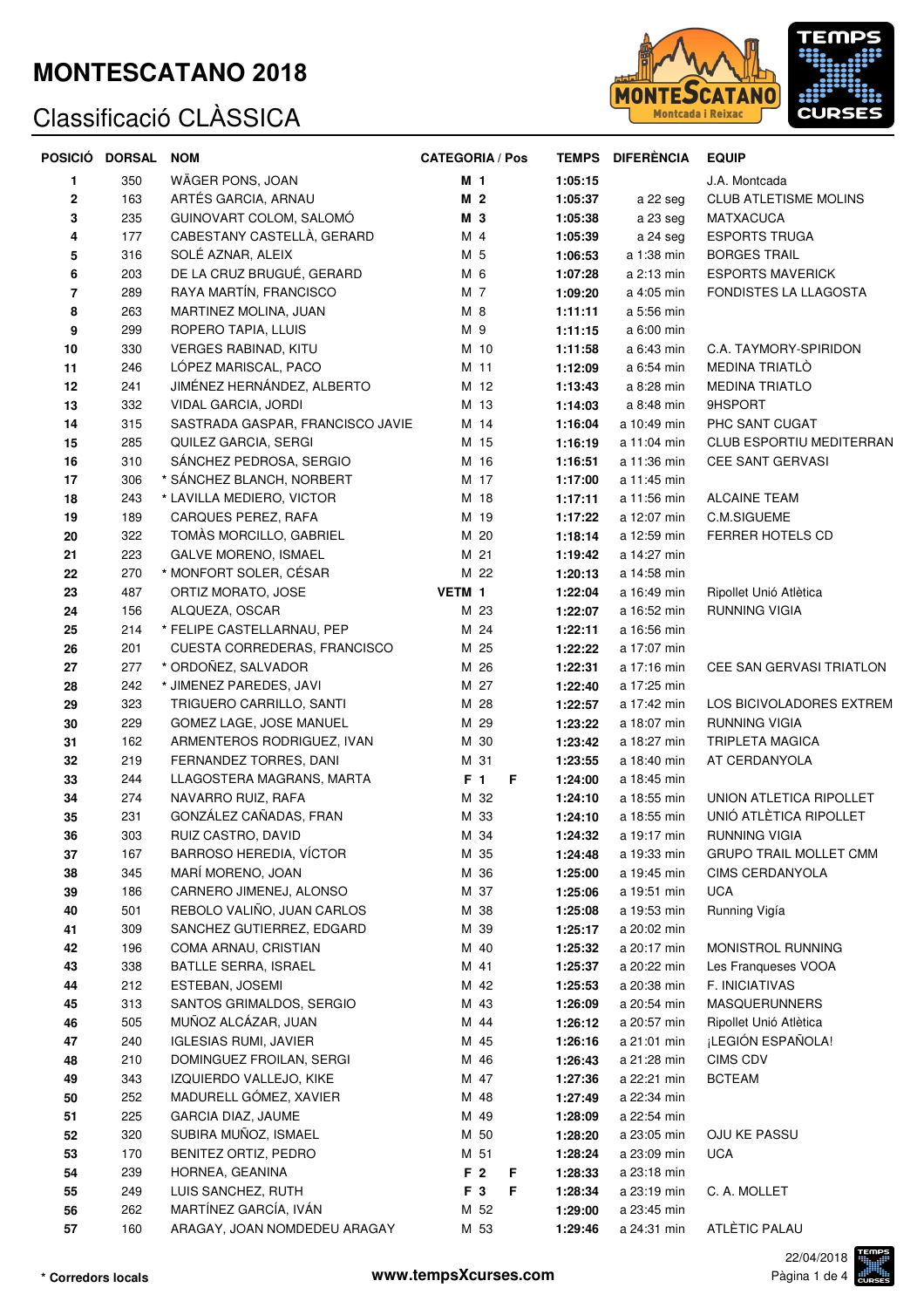## **PROVISIONAL MONTESCATANO**

## Classificació PROVISIONAL CLASICA



|            | POSICIÓ DORSAL NOM |                                  | <b>CATEGORIA / Pos</b> | <b>TEMPS</b> | <b>DIFERÈNCIA</b> | <b>EQUIP</b>                |
|------------|--------------------|----------------------------------|------------------------|--------------|-------------------|-----------------------------|
| 58         | 188                | CARNERO JIMENEZ, MIGUEL          | M 54                   | 1:29:55      | a 24:40 min       | <b>UCA</b>                  |
| 59         | 283                | PORTET VILAR, JOSEP              | M 55                   | 1:30:45      | a 25:30 min       | A4ELKM                      |
| 60         | 265                | MARTÍNEZ PÉREZ, JOSE LUIS        | M 56                   | 1:30:45      | a 25:30 min       |                             |
| 61         | 217                | FERNÁNDEZ OCAÑA, FELICIANO       | M 57                   | 1:31:39      | a 26:24 min       | <b>ON TRAIL</b>             |
| 62         | 192                | * CARRILLO CARRASCO, JAIME       | M 58                   | 1:31:43      | a 26:28 min       | J.A. Montcada               |
| 63         | 267                | * MENGUAL BORDES, LUCAS          | M 59                   | 1:31:44      | a 26:29 min       | CEE SANT GERVASI            |
| 64         | 278                | PALACIOS ALONSO, RUBEN           | M 60                   | 1:31:53      | a 26:38 min       |                             |
| 65         | 179                | CAMARGO, TONI ELER               | M 61                   | 1:32:03      | a 26:48 min       | C.M. SIGUEME                |
| 66         | 200                | CRÍTIC, SECTOR                   | M 62                   | 1:32:08      | a 26:53 min       | CLUB ATLÈTIC CALDERÍ        |
| 67         | 304                | SAEZ SUAREZ, CHEMA               | M 63                   | 1:32:27      | a 27:12 min       | PC.POBLENOU                 |
| 68         | 187                | CARNERO JIMENEZ, JUAN JOSE       | M 64                   | 1:32:27      | a 27:12 min       | <b>DUSCHOLUX</b>            |
| 69         | 282                | PONS MERCADÉ, GERARD             | M 65                   | 1:32:45      | a 27:30 min       | <b>INEFC LLEIDA</b>         |
| 70         | 327                | VELA VALLE, FERNANDO             | M 66                   | 1:32:53      | a 27:38 min       | RUNNING LES FRANQUESES      |
| 71         | 295                | RODRIGUEZ ALFONSO, JOSE LUIS     | M 67                   | 1:32:54      | a 27:39 min       | RUNNING LAS FRANQUESAS      |
| ${\bf 72}$ | 279                | PÉREZ RUIZ, ROGER                | M 68                   | 1:33:01      | a 27:46 min       |                             |
| 73         | 209                | DIAZ TRIAS, GABRIEL              | M 69                   | 1:33:14      | a 27:59 min       |                             |
| 74         | 191                | CARRERAS SERRANO, SANTI          | M 70                   | 1:33:30      | a 28:15 min       | A4ELKM                      |
| 75         | 317                | SOLÉ TORRENT, TONI               | M 71                   | 1:33:36      | a 28:21 min       |                             |
| 76         | 329                | VERA FERNANDEZ, ANTONIA          | $F$ 4<br>F             | 1:33:58      | a 28:43 min       | C.A. MOLLET                 |
| 77         | 311                | SANS VILLALONGA, ANTONI          | M 72                   | 1:34:15      | a 29:00 min       |                             |
| 78         | 301                | RUBIO ANDRES, RUBÉN              | M 73                   | 1:34:27      | a 29:12 min       | RUNNING VIGIA               |
| 79         | 271                | MORCILLO MUÑOZ, HECTOR           | M 74                   | 1:34:30      | a 29:15 min       |                             |
| 80         | 348                | PEICASAT RODRIGUEZ, CRISTINA     | F 5<br>F               | 1:34:48      | a 29:33 min       | CE FONDISTES LA LLAGOSTA    |
| 81         | 190                | CARRERA RUIZ, JAVIER             | M 75                   | 1:35:31      | a 30:16 min       | <b>BICIVOLADORED EXTREM</b> |
| 82         | 222                | FERRER VILLA, DANIEL             | M 76                   | 1:35:48      | a 30:33 min       |                             |
| 83         | 325                | * ÚBEDA GUIRADO, ANTONIO         | M 77                   | 1:35:58      | a 30:43 min       |                             |
| 84         | 275                | NICASIO, GILBERT                 | M 78                   | 1:36:05      | a 30:50 min       | <b>RUNNING VIGIA</b>        |
| 85         | 178                | CALPE LIZANDRA, MANEL            | M 79                   | 1:36:17      | a 31:02 min       | CARRIL RUNNERS TEAM         |
| 86         | 257                | MARCOS GOMEZ, IVAN               | M 80                   | 1:36:31      | a 31:16 min       |                             |
| 87         | 272                | MORILLO CASTELLANO, DAVID        | M 81                   | 1:37:12      | a 31:57 min       |                             |
| 88         | 347                | PASTOR DOMINGO, SALVADOR         | M 82                   | 1:37:18      | a 32:03 min       | Les Franqueses VOOA         |
| 89         | 318                | SOLER, NURI                      | F 6<br>F               | 1:37:26      | a 32:11 min       | RIPOLLET UNIÓ ATLÈTICA      |
| 90         | 314                | SANZ LOPEZ, OSCAR                | M 83                   | 1:37:45      | a 32:30 min       |                             |
| 91         | 503                | URIBE MARCOS, JOSE LUIS          | M 84                   | 1:38:05      | a 32:50 min       | AT Cerdanyola               |
| 92         | 158                | * ALVAREZ VAZQUEZ, JOSE          | M 85                   | 1:38:08      | a 32:53 min       | SEX&RUN                     |
| 93         | 204                | * DE MOYA RIBERA, SALVADOR       | M 86                   | 1:38:13      | a 32:58 min       | <b>CORRECAMINS</b>          |
| 94         | 334                | ZÜÑIGA UHALDE, GONZALO           | M 87                   | 1:38:25      | a 33:10 min       |                             |
| 95         | 349                | RAMIREZ DE GEA, JOSE             | M 88                   | 1:38:26      | a 33:11 min       | CE FONDISTES LA LLAGOSTA    |
| 96         | 198                | CONTRERAS PONS, HÉCTOR           | M 89                   | 1:38:31      | a 33:16 min       |                             |
| 97         | 288                | GOMEZ BALLESTA, JESSICA          | F 7<br>F.              | 1:38:47      | a 33:32 min       | <b>CIMS CERDANYOLA</b>      |
| 98         | 341                | GOMEX BALLESTA, ALEX             | M 90                   | 1:38:48      | a 33:33 min       | Running Vigía               |
| 99         | 261                | * MARTÍNEZ, GREGORIO             | M 91                   | 1:38:58      | a 33:43 min       | BODAS.NET                   |
| 100        | 227                | GIL-ORTEGA PLAZA, DANIEL         | M 92                   | 1:39:05      | a 33:50 min       |                             |
| 101        | 305                | SALVADOR IGUAL, RAFA             | M 93                   | 1:39:14      | a 33:59 min       |                             |
| 102        | 197                | CONSENTINO GARCIA, RAUL          | M 94                   | 1:39:23      | a 34:08 min       | INDEPENDENT                 |
| 103        | 335                | ALMIRALL ROCA, MIQUEL            | M 95                   | 1:39:26      | a 34:11 min       | C.A. NOU BARRIS             |
| 104        | 296                | RODRÍGUEZ TAPIAS, JUAN CARLOS    | M 96                   | 1:39:26      | a 34:11 min       | CAPO TEAM                   |
| 105        | 307                | * SANCHEZ CHIA, JOSE LUIS        | M 97                   | 1:39:29      | a 34:14 min       | TORPECAMINOS                |
| 106        | 220                | FERNANDEZ TRESPALACIOS, JOSE RAM | M 98                   | 1:39:30      | a 34:15 min       | TRAILRUNNER STORE           |
| 107        | 161                | ARIZA RODRIGUEZ, LUIS            | M 99                   | 1:39:38      | a 34:23 min       | RUA                         |
| 108        | 171                | BLANCO GONZALEZ, SITO            | M 100                  | 1:39:54      | a 34:39 min       |                             |
| 109        | 153                | ALCANTARA, VALLE                 | F <sub>8</sub><br>F    | 1:40:20      | a 35:05 min       | RUNNING VIGIA               |
| 110        | 181                | * CAMPOS GÓMEZ, CARLOS           | M 101                  | 1:40:24      | a 35:09 min       |                             |
| 111        | 286                | RAMIREZ CARMONA, DANIEL          | M 102                  | 1:40:36      | a 35:21 min       |                             |
| 112        | 175                | BURGUBURU, LUCRECIA              | F 9<br>$-F$            | 1:40:47      | a 35:32 min       |                             |
| 113        | 324                | TRUJILLO REYES, JUAN CARLOS      | M 103                  | 1:41:05      | a 35:50 min       | MARTI&TRUJI                 |
| 114        | 258                | MARTIN GANELLA, SEBASTIAN        | M 104                  | 1:41:15      | a 36:00 min       | INDEPENDENT                 |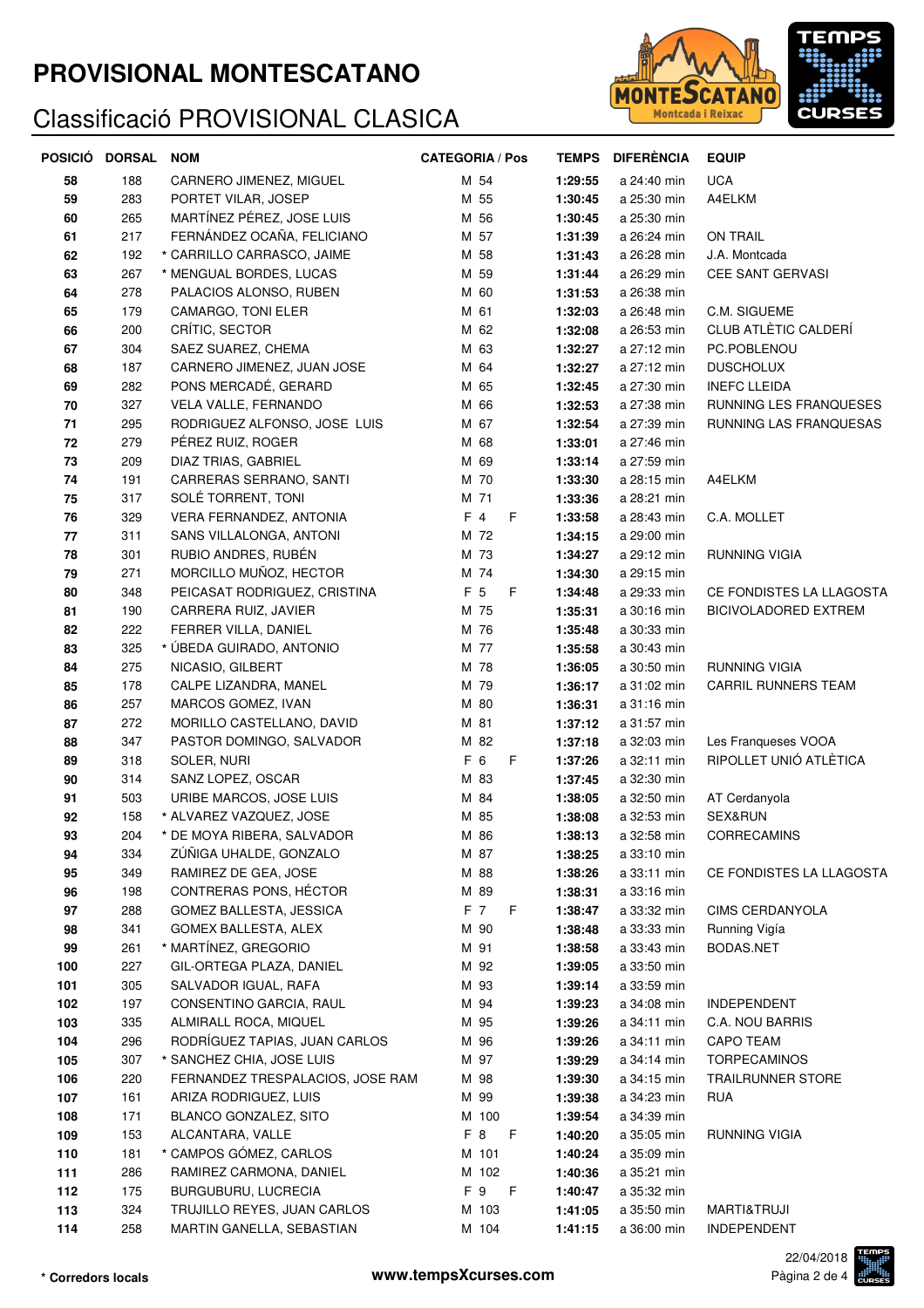## **PROVISIONAL MONTESCATANO**

## Classificació PROVISIONAL CLASICA



| POSICIÓ | <b>DORSAL</b> | <b>NOM</b>                      | <b>CATEGORIA / Pos</b> | <b>TEMPS</b> | <b>DIFERÈNCIA</b> | <b>EQUIP</b>               |
|---------|---------------|---------------------------------|------------------------|--------------|-------------------|----------------------------|
| 115     | 342           | IZQUIERDO FERNÁNDEZ, JONATAN    | M 105                  | 1:41:32      | a 36:17 min       | CEM Cerdanyola             |
| 116     | 312           | SANTIAGO, JOSE MANUEL           | M 106                  | 1:41:44      | a 36:29 min       |                            |
| 117     | 504           | VIERA MARMOL, REYES             | F 10 F                 | 1:41:48      | a 36:33 min       | Les Franqueses VOOA        |
| 118     | 248           | LOPEZ RODRIGUEZ, ANA            | F 11<br>F              | 1:41:49      | a 36:34 min       | RUNNING LAS FRANQUESAS     |
| 119     | 154           | ALONSO LACRUZ, GEMMA            | F 12<br>- F            | 1:41:50      | a 36:35 min       | AT CERDANYOLA              |
| 120     | 166           | BARRERA PEREZ, FRANCISCO JOSE   | M 107                  | 1:42:23      | a 37:08 min       |                            |
| 121     | 328           | * VERA, MARTIN                  | M 108                  | 1:42:27      | a 37:12 min       |                            |
| 122     | 207           | DELANTERO LÓPEZ, CARLOS         | M 109                  | 1:42:29      | a 37:14 min       |                            |
| 123     | 344           | LACAMBRA HERNÁNDEZ, ANDREU      | M 110                  | 1:42:31      | a 37:16 min       | C.A. NOU BARRIS            |
| 124     | 326           | VEGA VALDEON, ESTHER            | F 13 F                 | 1:42:33      | a 37:18 min       | MASQUES DE SANT ANDREU     |
| 125     | 157           | * ALVAREZ CASTILLO, DANIEL      | M 111                  | 1:42:33      | a 37:18 min       | PICHOLINOS POWER           |
| 126     | 224           | GARCÍA BELLO, DANIEL            | M 112                  | 1:42:34      | a 37:19 min       |                            |
| 127     | 260           | MARTÍN MUÑOZ, ASUN              | F 14 F                 | 1:42:49      | a 37:34 min       | CE FONDISTES LALLAGOSTA    |
| 128     | 172           | BLANCO LEAL, MANUEL             | M 113                  | 1:43:04      | a 37:49 min       |                            |
| 129     | 173           | BRAVO SÁNCHEZ, DANIEL           | M 114                  | 1:43:08      | a 37:53 min       |                            |
| 130     | 290           | RECA NAVARRETE, LOLI            | F 15 F                 | 1:43:11      | a 37:56 min       | RUNNING VIGÍA              |
| 131     | 298           | ROMERA IBAÑEZ, JORDI            | M 115                  | 1:43:12      | a 37:57 min       | RUNNING VIGÍA              |
| 132     | 256           | MARCOS GIL, RAMON               | M 116                  | 1:43:14      | a 37:59 min       |                            |
| 133     | 202           | DE BLAS LORENZO, QKI            | M 117                  | 1:43:16      | a 38:01 min       | CORREBDN                   |
| 134     | 300           | RUBIO ALVARO, SERGIO            | M 118                  | 1:43:36      | a 38:21 min       |                            |
| 135     | 155           | ALONSO RAMOS, DÍDAC             | M 119                  | 1:43:36      | a 38:21 min       | <b>CARRIL RUNNERS TEAM</b> |
| 136     | 254           | MANZANO LÓPEZ, JUANJO           | M 120                  | 1:43:41      | a 38:26 min       | ATLÈTIC CALDERÍ            |
| 137     | 236           | GRANDE DORADO, JOSE MANUEL      | M 121                  | 1:43:43      | a 38:28 min       | PICHOLINOS POWER           |
| 138     | 293           | RIVAS VALLEJO, ANTONIO          | M 122                  | 1:43:59      | a 38:44 min       | <b>UCA</b>                 |
| 139     | 253           | MANRIQUE ROMERO, ÓSCAR          | M 123                  | 1:44:27      | a 39:12 min       |                            |
| 140     | 523           | VILCHEZ DEL CERRO, SANTIAGO     | M 124                  | 1:45:13      | a 39:58 min       |                            |
| 141     | 247           | LOPEZ NAVARRO, AGUS             | M 125                  | 1:45:16      | a 40:01 min       | <b>CROUS</b>               |
| 142     | 339           | CORTES URDI, MIREIA             | F 16 F                 | 1:45:16      | a 40:01 min       | <b>CIMS CERDANYOLA</b>     |
| 143     | 520           | RAMOS ALVAREZ, DAVID            | M 126                  | 1:45:17      | a 40:02 min       | <b>CIMS CERDANYOLA</b>     |
| 144     | 259           | MARTÍN MARTÍN, JULIÁN           | M 127                  | 1:45:29      | a 40:14 min       | CORRE CANVI CORRE          |
| 145     | 284           | * PUCHE GINER, JORDI            | M 128                  | 1:45:34      | a 40:19 min       |                            |
| 146     | 294           | ROBLEDO DIAZ, DAVID             | M 129                  | 1:45:37      | a 40:22 min       | <b>CORRE CANVI CORRE</b>   |
| 147     | 194           | CEPIÑA BLANCO, VICENTE          | M 130                  | 1:46:21      | a 41:06 min       | <b>TRAPA LA CABRA</b>      |
| 148     | 337           | BALCELLS MORELL, ORLANDO        | M 131                  | 1:46:44      | a 41:29 min       | Running Vigía              |
| 149     | 169           | BENITEZ LOPEZ, MONTSERRAT       | F 17 F                 | 1:47:38      | a 42:23 min       |                            |
| 150     | 234           | GUARNER MARIN, ARIADNA          | F 18<br>F              | 1:48:06      | a 42:51 min       |                            |
| 151     | 264           | MARTÍNEZ PARREÑO, JAVIER        | M 132                  | 1:48:14      | a 42:59 min       |                            |
| 152     | 519           | GUTIERREZ ORTEGA, FCO JAVIER    | M 133                  | 1:49:08      | a 43:53 min       |                            |
| 153     | 152           | ALCAIDE MONTERRUBIO, DAVID      | M 134                  | 1:49:09      | a 43:54 min       |                            |
| 154     | 297           | ROLDAN ARJONA, JUAN CARLOS      | M 135                  | 1:49:33      | a 44:18 min       |                            |
| 155     | 291           | REINA GARCIA, MONTSERRAT        | F 19 F                 | 1:49:59      | a 44:44 min       | FONDISTES LA LLAGOSTA      |
| 156     | 174           | BUERA BERNABÉ, DANIEL           | M 136                  | 1:50:41      | a 45:26 min       | OLLLU RACERS               |
| 157     | 333           | ZAHINOS CONCEPCION, MANUEL      | M 137                  | 1:50:46      | a 45:31 min       |                            |
| 158     | 308           | SÁNCHEZ CÓRDOBA, PAULA          | F 20 F                 | 1:51:06      | a 45:51 min       |                            |
| 159     | 164           | * BAINAC ORTEGO, NÚRIA          | F 21 F                 | 1:52:04      | a 46:49 min       |                            |
| 160     | 522           | <b>BOU RECHI, CARLOS</b>        | M 138                  | 1:52:41      | a 47:26 min       |                            |
| 161     | 159           | * APARICIO RODRIGUEZ, NIL       | M 139                  | 1:54:58      | a 49:43 min       |                            |
| 162     | 193           | * CASTELLANO PÉREZ, ADRIÁN      | M 140                  | 1:55:00      | a 49:45 min       |                            |
| 163     | 280           | PERIZDE DIEGO, SILVIA           | F 22 F                 | 1:55:27      | a 50:12 min       |                            |
| 164     | 199           | COSTAJUSSA ASENS, PERE          | M 141                  | 1:56:38      | a 51:23 min       | INDEPENDENT                |
| 165     | 205           | DEL PINO SANTIAGO, MANUEL       | M 142                  | 1:56:51      | a 51:36 min       | <b>DIMARTS D'URGELL</b>    |
| 166     | 238           | HERRERO, DANI                   | M 143                  | 1:56:52      | a 51:37 min       | RUN4US                     |
| 167     | 176           | CABALLERO PARIENTE, JOSE MANUEL | M 144                  | 1:56:56      | a 51:41 min       | XIPIRUNS.CAT               |
| 168     | 206           | DEL TÍO MUÑOZ, MARIBEL          | F 23 F                 | 1:57:02      | a 51:47 min       | RUNNING VIGIA              |
| 169     | 302           | RUBIO PÉREZ, CYNTHIA            | F 24 F                 | 1:57:16      | a 52:01 min       | CEM CERDANYOLA             |
| 170     | 255           | * MAÑAN CAÑELLAS, PEP           | M 145                  | 1:58:23      | a 53:08 min       |                            |
| 171     | 346           | NEVADO LÓPEZ, JUANA             | F 25 F                 | 1:58:28      | a 53:13 min       | CEM Cerdanyola             |